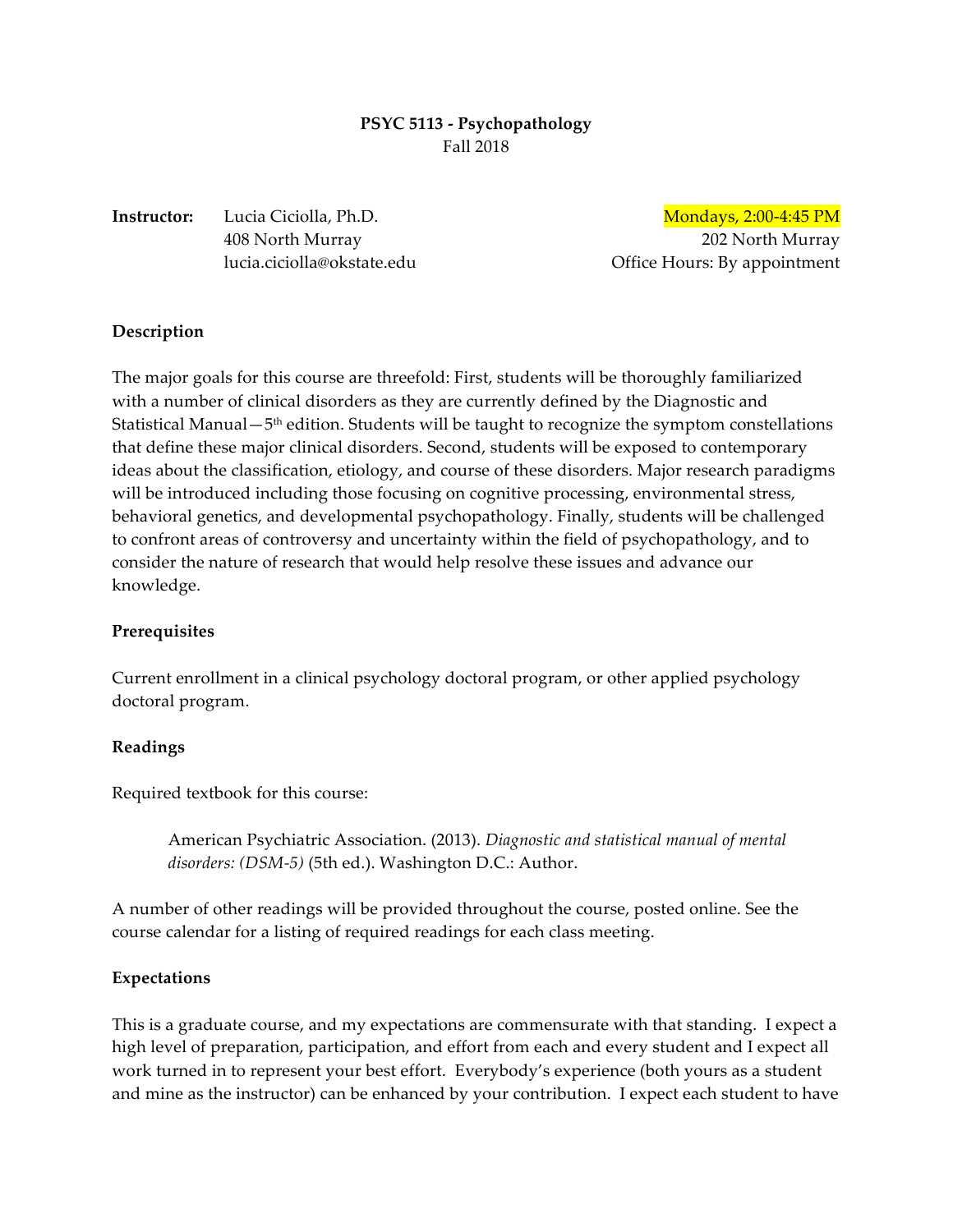thoughtfully (not just turning pages at midnight on Sunday night) read each required reading before the relevant class meeting and be prepared to discuss it. Optional readings may be provided for your interest and information, and it is generally expected that you will read some of these from time to time.

# **Accommodations**

Some students may have physical or learning disabilities that require special accommodations to allow for optimal learning and performance in the course. I am happy to work with students to arrange reasonable accommodations, so please talk with me early in the semester. Students in need of such accommodations are required to work with the office of Student Disability Services to verify the presence of a disability and make arrangements for accommodation. See the Syllabus Attachment for more information.

Contact the Office of Student Disability Services: 315 Student Union; 405-744-7116 http://sds.okstate.edu/

https://eeo.okstate.edu/reasonable-accommodation

# **Academic Dishonesty and Misconduct and Student Behavior**

Oklahoma State University is committed to the maintenance of the highest standards of integrity and ethical conduct of its members. This level of ethical behavior and integrity will be maintained in this course. Participating in a behavior that violates academic integrity (e.g., unauthorized collaboration, plagiarism, multiple submissions, cheating on examinations, fabricating information, helping another person cheat, unauthorized advanced access to examinations, altering or destroying the work of others, and fraudulently altering academic records) will result in your being sanctioned. Violations may subject you to disciplinary action including the following: receiving a failing grade on an assignment, examination or course, receiving a notation of a violation of academic integrity on your transcript, and being suspended from the University. You have the right to appeal the charge. See the website below for the full policy, or contact the Office of Academic Affairs, 101 Whitehurst, 405-744-5627, academicintegrity.okstate.edu.

http://osu.okstate.edu/acadaffr/aa/syllabus.htm

Inappropriate, disruptive behavior will not be tolerated. Students in this class will be treated with respect and courtesy, and the same is expected in return. Chit-chat, late arrivals, sleeping, or the use of threatening language or profanity are examples of unacceptable behavior. Severe or repeated disruptive behavior will be reported to the Office of Student Conduct for disciplinary action.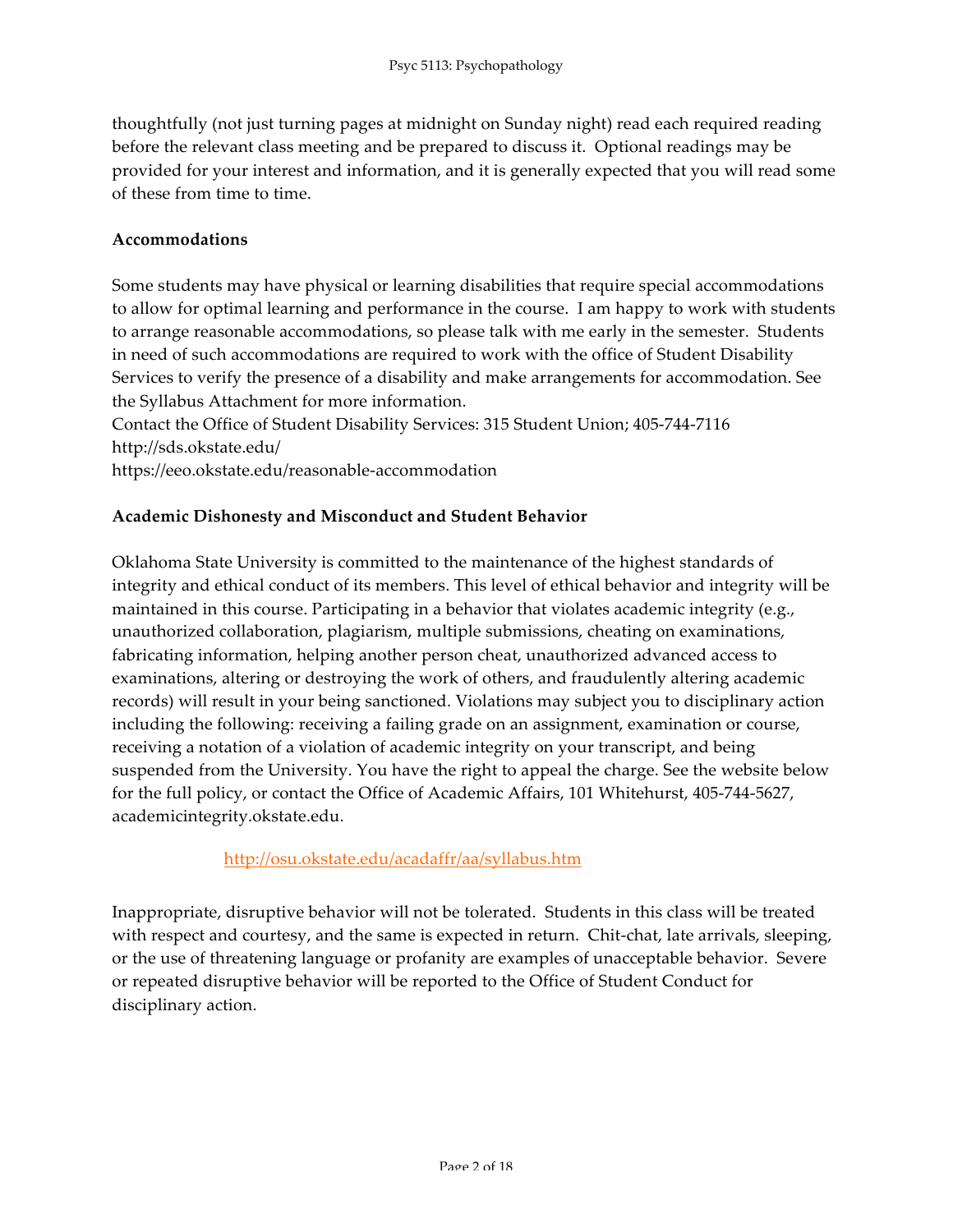# **Non-discrimination Policy**

I support the University's policies on equal educational opportunity for all. Each student in the course can expect to be treated with respect by the instructor and fellow students at all times, and discriminatory behavior will not be tolerated. If you feel discriminated against in any way, please notify the instructor immediately.

The Director of Equal Opportunity 408 Whitehurst, OSU, Stillwater, OK 74078-1035; Phone: 405-744-5371; 405-744-9153 email: eeo@okstate.edu https://eeo.okstate.edu/

Any person (student, faculty, or staff) who believes that they have experienced discriminatory practices based on sex or gender may discuss his or her concerns and file informal or formal complaints of possible violations of Title IX with OSU's Title IX Coordinator: 405-744-9154 student.conduct@okstate.edu http://eeo.okstate.edu/title-ix

Other resources on sexual violence and gender discrimination: https://1is2many.okstate.edu/ http://knowyourix.org/ http://endrapeoncampus.org/

# **Grading**

*Attendance and Participation.* Attendance and participation in the class are expected of all students. I expect to see evidence that you have done preparatory reading and active participation throughout the class. You are expected to contact the instructor at the earliest possible time whenever an absence is necessary, before class if possible. Total possible participation points = 25.

*Weekly Discussion Leaders.* Students will sign up to lead discussion on the weekly readings at least one time over the course of the semester. Students are expected to thoroughly review the assigned and recommended readings for that week, and prepare talking points to facilitate discussion. Students might find it useful and are encouraged to prepare outlines of the main points of the readings to hand out to the class or prepare a PowerPoint or other presentation to guide discussion. Students should be able to summarize the overall theme for the week and identify any conflicting or controversial arguments. Students are welcome to consult with the instructor about discussion points or clarification on the reading(s). 25 points.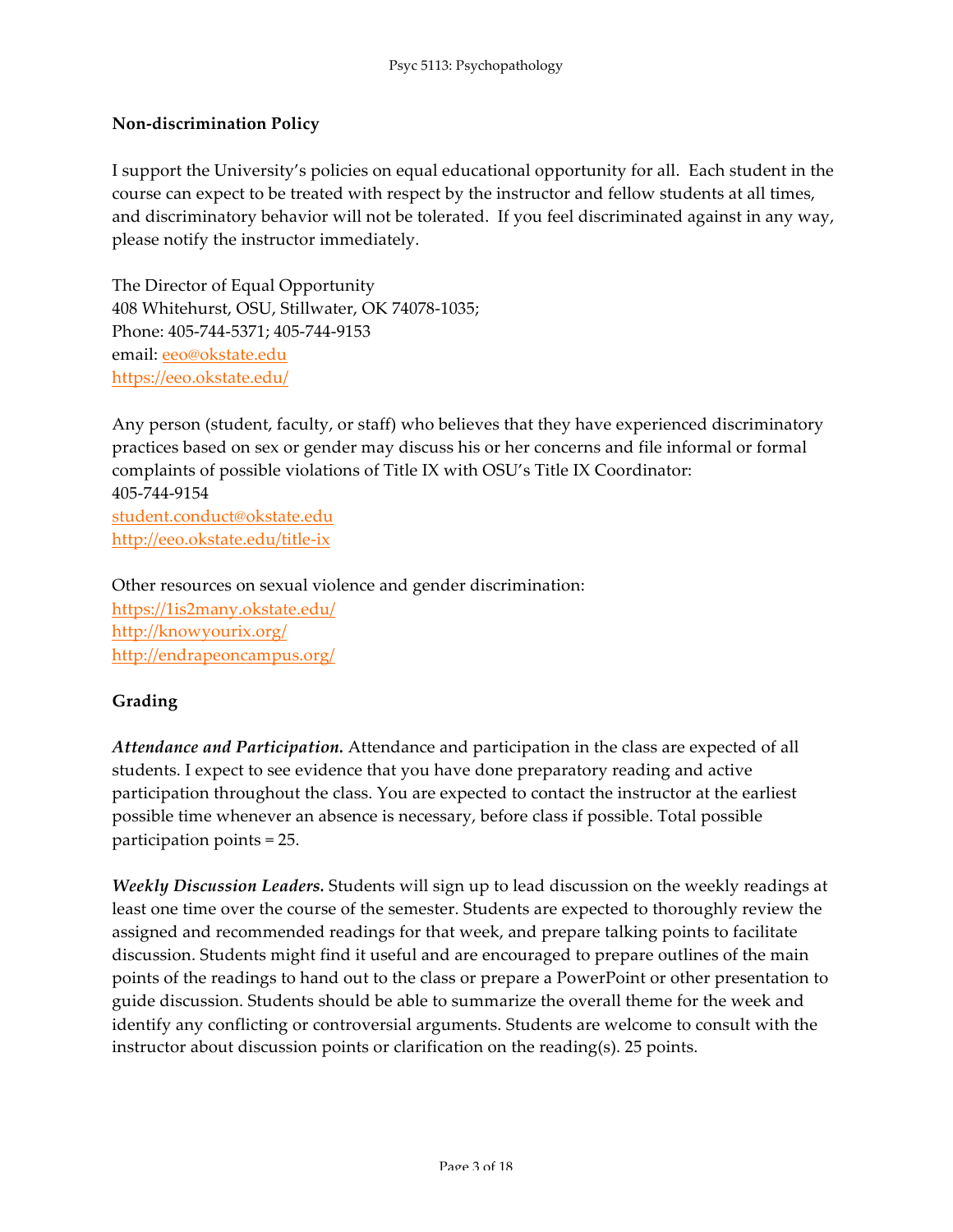*DSM-5 quizzes OR case studies*: Students have a choice of completing either a quiz or a written case study on 8 specific diagnoses. Students can complete any combination of quizzes or case studies to meet the required review of the 8 assigned diagnostic criteria. See the class schedule for the order of diagnostic criteria. You are expected to earn a passing grade on all eight quizzes/case studies. These will be figured in your final grade as follows: Pass all  $8 = 25$  points, Pass 5 or more = 15 points, Pass 4 or fewer = no points.

- *For Quizzes:* There will be 8 quizzes on various DSM-5 diagnostic criteria that you are expected to memorize. You will have 10 minutes to complete each quiz, starting promptly at the beginning of class (2:30 pm). Each quiz will be graded Pass/Fail; Pass if all diagnostic criteria are listed correctly, Fail if any are omitted or wrong. You will have several chances throughout the semester, including during Finals week, to retake any quizzes you have failed. Previous failures will not be counted against you; only your best attempt at each quiz will count. However, I recommend that you do not let failed quizzes accumulate; learning one set of diagnostic criteria a week is much easier than learning multiple sets at one time in preparation for Finals week.
- *For Case Studies:* For 8 assigned DSM-5 diagnostic criteria (corresponding with the quizzes for that week), you are expected to identify a fictional character or public figure who likely meets criteria for that given disorder. Case studies should include a brief description of the individual including relevant background. Then, students are to go through each of the criteria for that disorder and provide a description about how the individual meets that criteria, including observed behavior or reported symptoms (i.e., evidence). Students will include a brief summary of why the individual meets full or partial criteria for the disorder, and discuss any rule outs or comorbidities that might also explain the symptoms. For criteria that the individual does not meet, students will describe possible behaviors or give examples of what that criteria might look like. Case studies are expected to be 1-2 pages and will be graded with a  $\sqrt{\ }$ - or  $\sqrt{\ }$ . Case studies will be due at the start of the relevant class period. While other students are taking quizzes for that week, students with case presentations will use that time to present the case study to the instructor.

*Critical Thinking Papers.* You will be required to submit 5 thought papers based on the readings of any week of your choosing throughout the semester. Papers should be 1-2 pages long *single spaced*, and can involve raising an interesting question or issue, proposing a study, or making an observation based on the readings. **Summaries of readings are not acceptable.** Papers will be evaluated in part in terms of clarity of writing. These papers are due at 9am Monday before class, and can be sent to me via email or left in my mailbox. Late papers will not be accepted except in the case of emergencies. Papers will be graded with a  $\sqrt{\ }$ ,  $\sqrt{\ }$ , or  $\sqrt{\ }$ . Thought papers will be figured in your final grade as follows: 5 with  $\sqrt{or} + 1 = 50$  points; 4 with  $\sqrt{or} + 1 = 1$ 25 points; 3 or fewer with  $\sqrt{$  or  $\sqrt{+}$  = 0 points. You can submit more than 5 if necessary to raise your grade.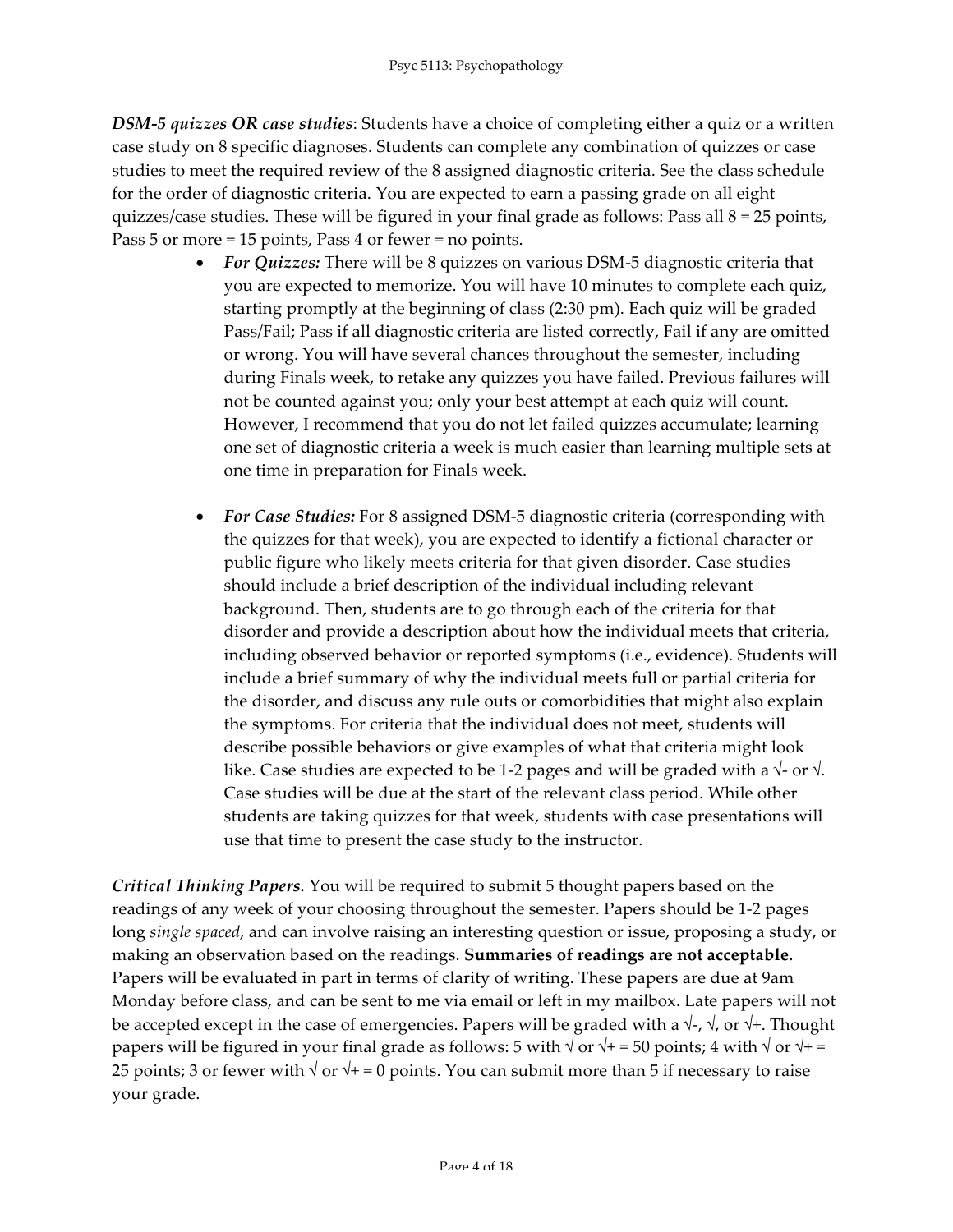*Mid-term and final exams.* Both the mid-term and the final exams will be take-home, and will include both essay questions and case vignettes. Each exam will be worth 50 points.

*Special Topics in Psychopathology Project.* In small groups of 2 or 3, students will select a psychopathology topic of special interest for an in-depth presentation to the class. Examples may include novel diagnostic approaches, assessment issues, controversial or new diagnoses, or etiological models. Although presentations may include some information relevant to treatment of psychopathology, presentations that focus on interventions or treatment models will not be accepted. All topics must be approved by the instructor, and student groups should identify a topic no later than October 1. Once you have identified a topic, you are expected to make a presentation to the class regarding your topic of choice on November 26 or December 3 (there will be 4 groups, 4 presentations). You will have 40 minutes to make your presentation. In preparation for your presentation, I ask that you also provide in advance at least one reading assignment for the class. These need to be available no later than one week before your scheduled presentation. This project will be worth 50 total points.

*Calculation of Grades.* The maximum possible points in the course is 275. Grades will be assigned based upon total points earned according to the following scale: 275-247 total points  $(100-90\%)$  = A; 246-220 total points  $(89-80\%)$  = B; 219-192 total points  $(79-70\%)$  = C; 191-165 total points  $(69-60\%) = D$ , 164 points or less = F.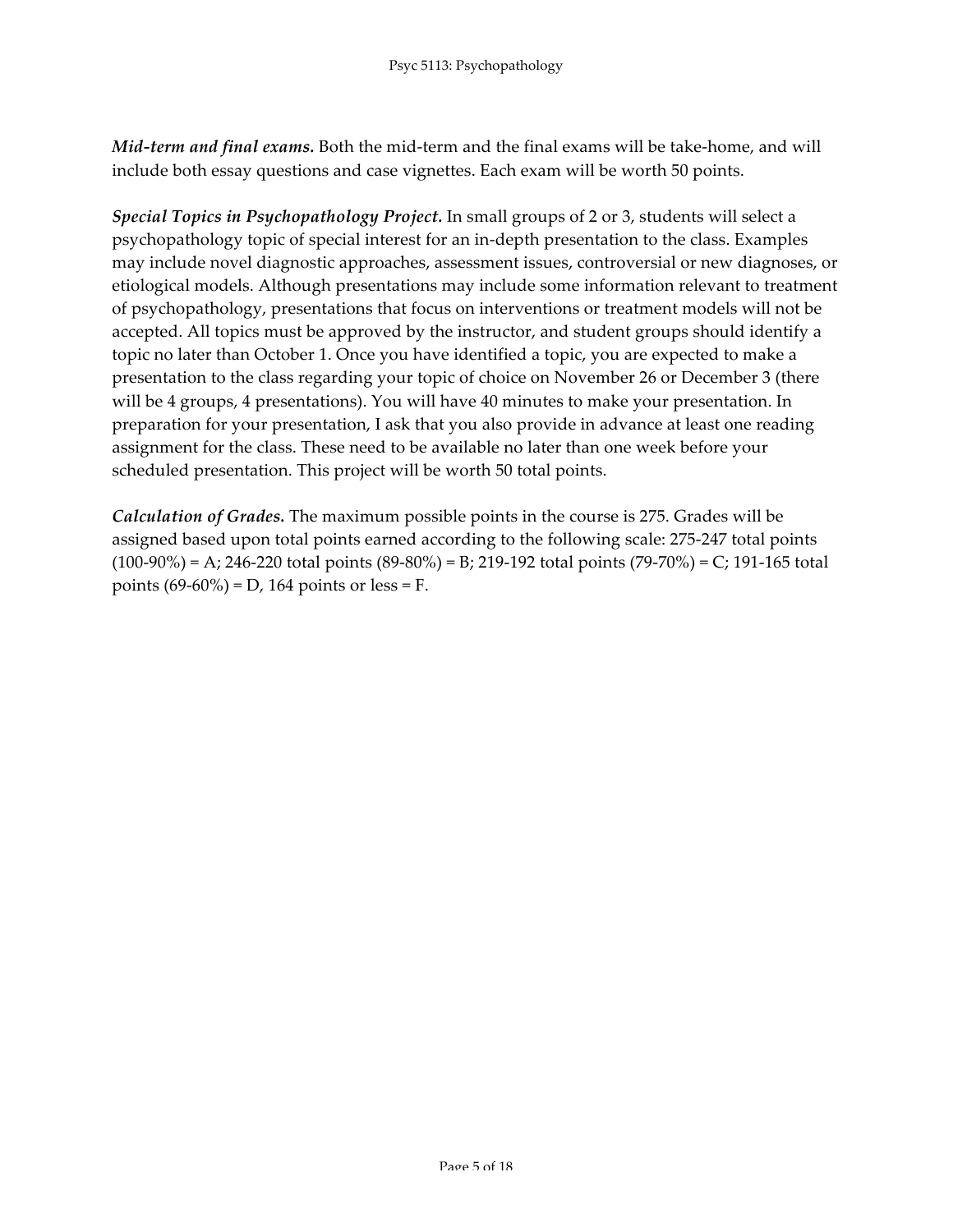#### *Class Calendar*

## August 20 **Introduction to Course/ Defining Psychopathology (Week 1)**

- q *Syllabus*
- $\Box$  Wakefield, J.C. (1992). The concept of mental disorder. On the boundary between biological facts and social values. *American Psychologist, 47,* 373-388.
- $\Box$  Frances, A.J., & Widiger, T. (2012). Psychiatric diagnosis: Lessons from the DSM-IV past and cautions for the DSM-5 future. *Annual Reviews in Clinical Psychology, 8,* 109-130.
- q Phillips, J., Frances, A., Cerullo, M. A., Chardavoyne, J., Decker, H. S., First, M. B., … Zachar, P. (2012). The six most essential questions in psychiatric diagnosis: a pluralogue. Part 4: general conclusion. *Philosophy, Ethics, and Humanities in Medicine, 7,* 1-14. http://www.peh-med.com/content/7/1/14

- □ Lilienfeld, S.O., & Marino, L. (1995). Mental disorder as a Roschian concept: A critique of Wakefield's "harmful dysfunction" analysis. *Journal of Abnormal Psychology, 104,* 411-420.
- $\Box$  Wakefield, J.C. (2016). Diagnostic issues and controversies in DSM-5: Return of the false positives problem. *Ann Rev of Clinical Psychology, 12,* 105-132.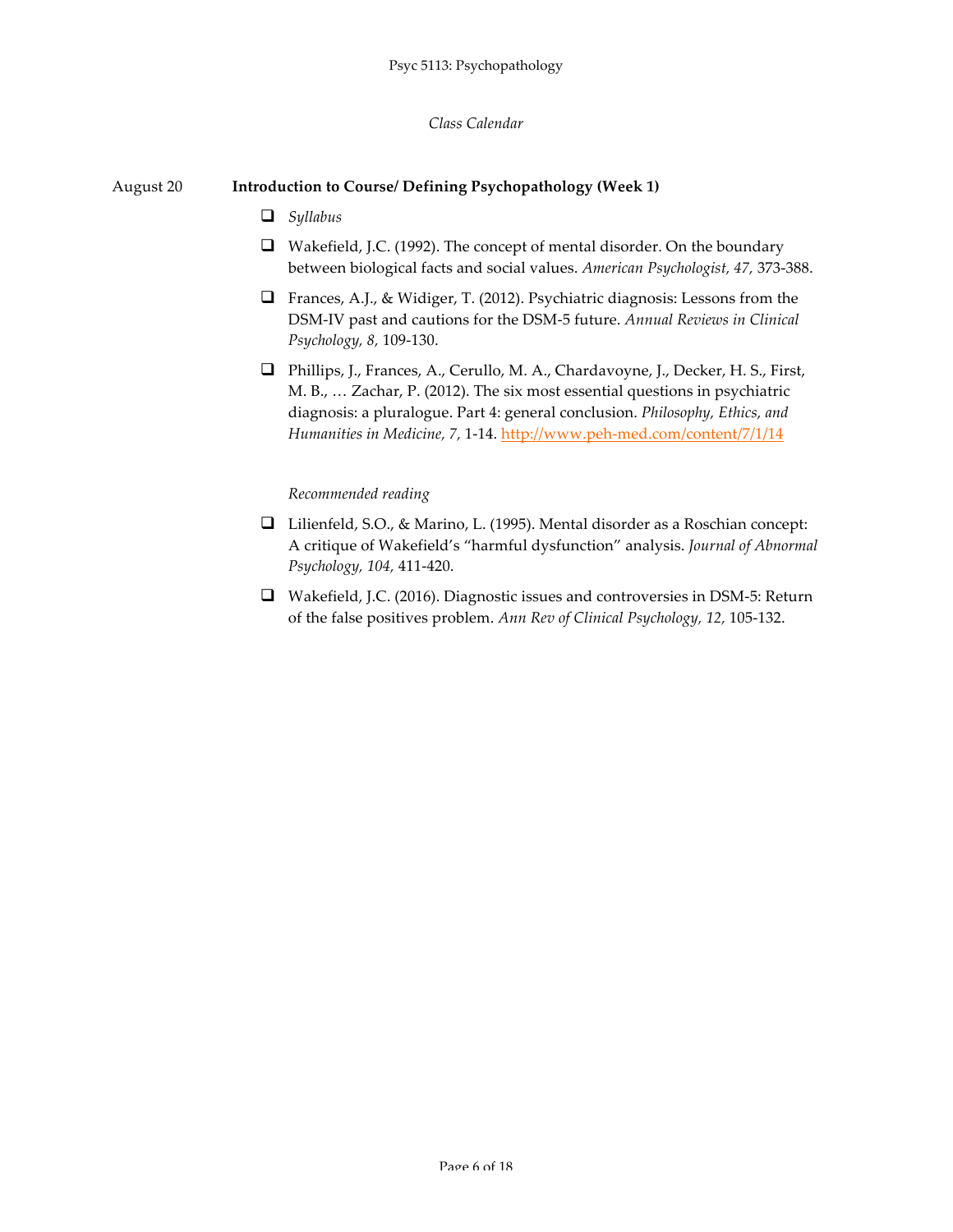#### August 27 **Issues in Classification (Week 2)**

- $\Box$  DSM-5 (pp. xli xliv; 5-24)
- $\Box$  Mullins-Sweatt, S.N., Lengel, G.J., & DeShong, H.L. (2016). The importance of considering clinical utility in the construction of a diagnostic manual. *Annual Reviews in Clinical Psychology, 12,* 133-155.
- q Kraemer, H.C., Kupfer, D.J., Clarke, D.E., Narrow, W.E., & Regier, D.A. (2012). DSM-5: How reliable is reliable enough? *American Journal of Psychiatry, 169,* 13-15.
- $\Box$  Kamphuis, J.H., & Noordhof, A. (2009). On categorical diagnoses in DSM-V: Cutting dimensions at useful cutpoints. *Psychological Assessment, 21,* 294-301.
- $\Box$  Hofmann, S.G. (2014). Toward a cognitive-behavioral classification system for mental disorders. *Behavior Therapy, 45*(4), 576-587.
- Gicchetti, D. (2014). Development and psychopathology. In D. Cicchetti  $\&$ D.J. Cohen (Eds.), *Developmental Psychopathology, Second Edition, Volume 1: Theory and Method,* (pp. 1-23). Hoboken, NJ: John Wiley & Sons, Inc.

#### *Recommended reading*

- $\Box$  Meehl, P.E. (1992). Factors and taxa, traits and types, differences of degree and differences in kind. *Journal of Personality, 60,* 117-174.
- **Q** Ruscio, J., & Ruscio, A.M. (2004). Clarifying boundary issues in psychopathology: The role of taximetrics in a comprehensive program of structural research. *Journal of Abnormal Psychology, 118,* 24-48.
- $\Box$  Hartung, C.M., & Widiger, T.A. (1998). Gender differences in the diagnosis of mental disorders: Conclusions and controversies of the DSM-IV. *Psychological Bulletin, 123,* 260-278.

September 3 **University Holiday – NO CLASS**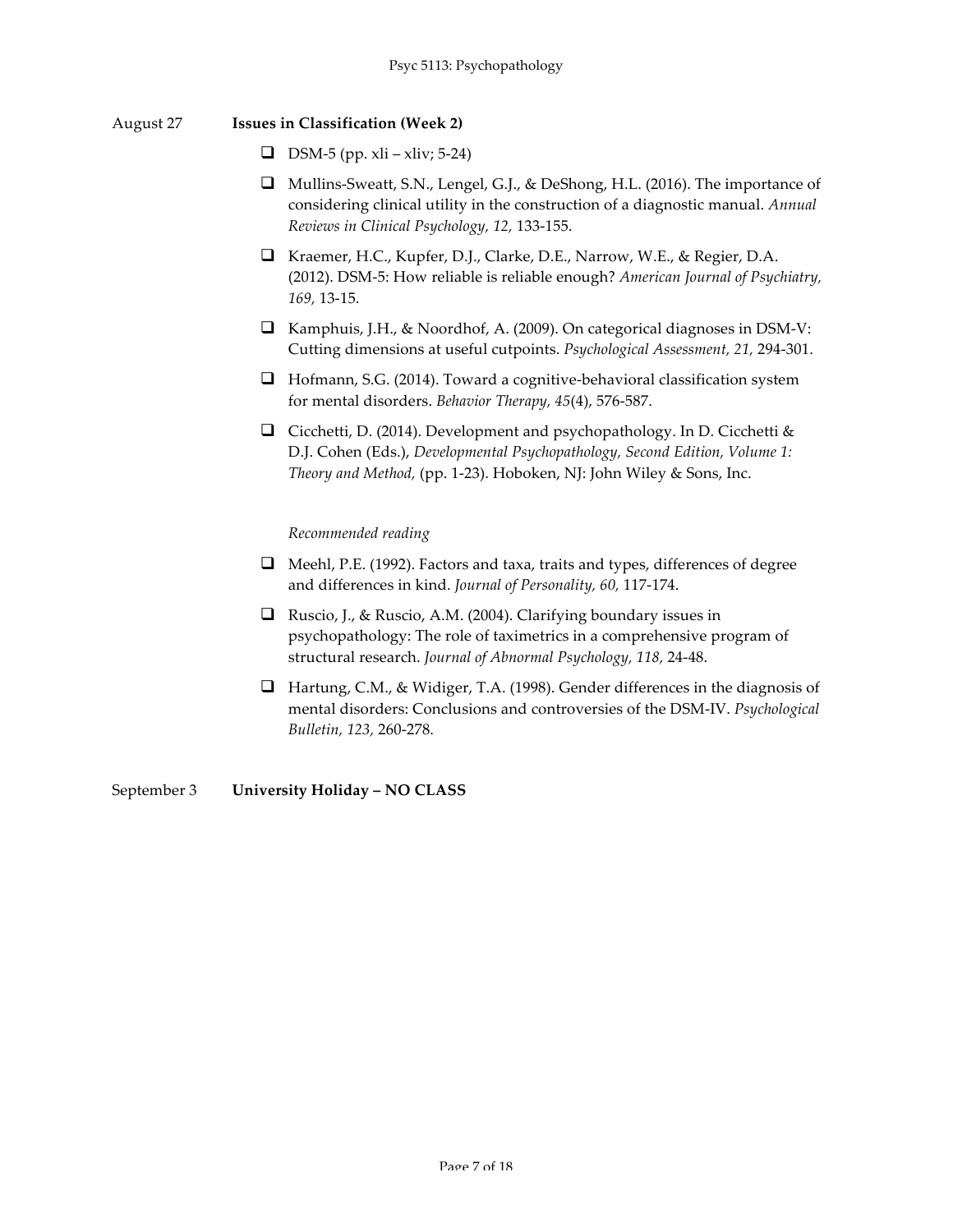# September 10 **Origins of Psychopathology (Week 3)**

- $\Box$  Xia, C.H. et al. (2018). Linked dimensions of psychopathology and connectivity in functional brain networks. *Nature Communications, online epub.*
- q Zahn-Wexler, C., Crick, N.R., Shirtcliff, E.A., & Woods, K.E. (2014). The origins and development of psychopathology in males and females. In D. Cicchetti & D.J. Cohen (Eds.), *Developmental Psychopathology, Second Edition, Volume 1: Theory and Method,* (pp. 76-138). Hoboken, NJ: John Wiley & Sons, Inc.
- **Q** Lehman, B.J., David, D.M., & Gruber, J.A. (2017). Rethinking the biopsychosocial model of health: Understanding health as a dynamic system. *Social and Personality Psychology Compass, 11,* e12328.
- **Q** Levitt, P., & Veenstra-VanderWeele, J. (2015). Neurodevelopment and the origins of brain disorders. *Neuropsychopharmacology Reviews, 40,* 1-3. See review articles here: https://www.nature.com/npp/volumes/40/issues/1
- $\Box$  Anda et al. (2006). The enduring effects of abuse and related adverse experiences in childhood: A convergence of evidence from neurobiology and epidemiology. *European Archives of Psychiatry and Clinical Neuroscience, 256 (*3), 174-186.

- **Q** Duncan, L.E., & Keller, M.C. (2011). A critical review of the first 10 years of candidate geneXenvironment interaction research in psychiatry. *American Journal of Psychiatry, 168*(10), 1041-1049.
- $\Box$  Kleim, B., Ehlers, A., Glucksman, E. (2012). Investigating cognitive pathways to psychopathology: Predicting depression and posttraumatic stress disorder from early responses after assault. *Psychological Trauma: Theory, Practice, and Policy,* 4(5)*,* 527-537.
- $\Box$  Edwards, V.J., Holden, G.W., Felitti, V.J., & Anda, A.F. (2003). Relationship between multiple forms of child maltreatment and adult mental health in community respondents: Results from the Adverse Childhood Experiences Study. *American Journal of Psychiatry, 160,* 1453-1460.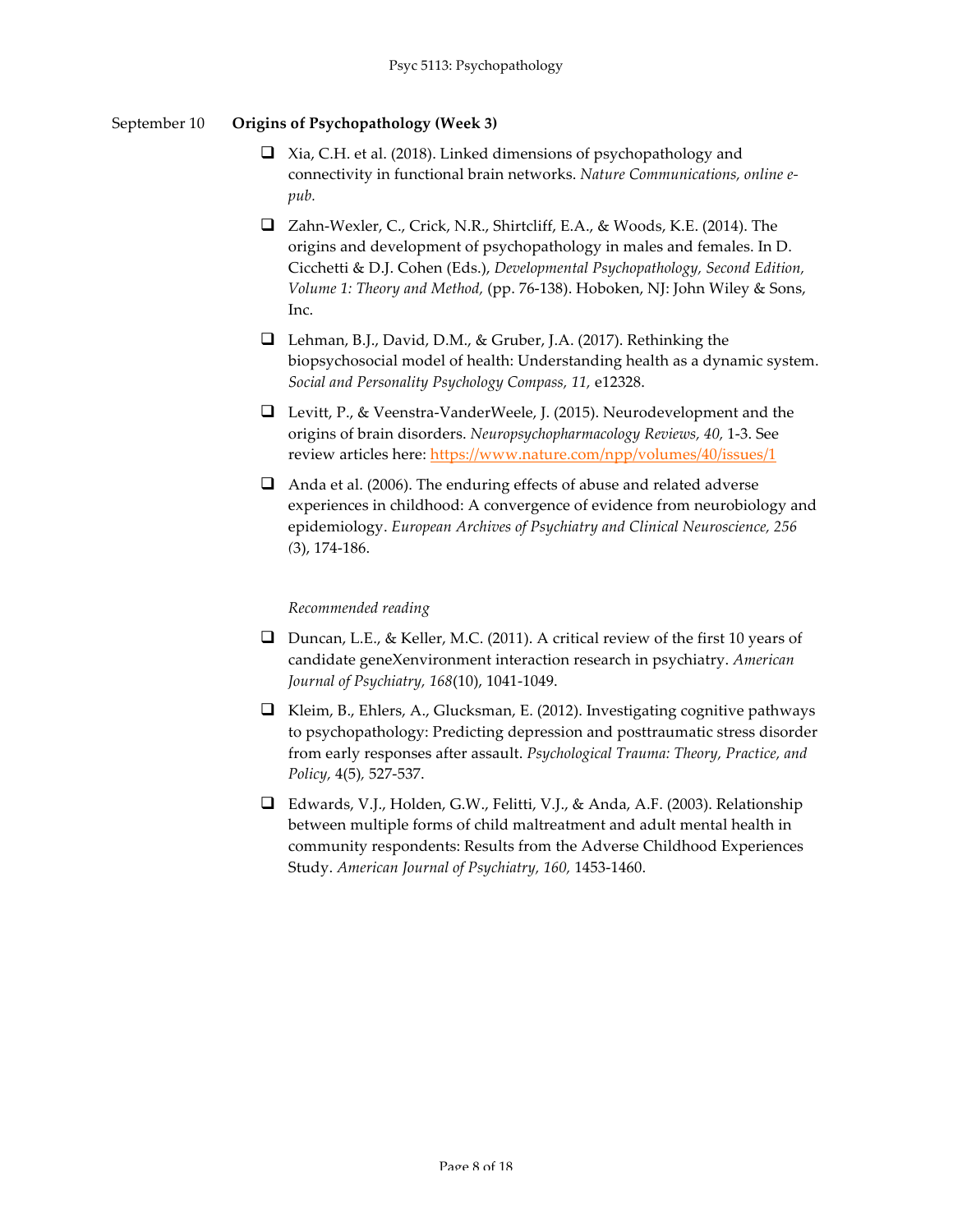## September 17 **Psychological Assessment/Interviewing (Week 4)**

- **Q** DSM-5 Online Assessment Measures https://www.psychiatry.org/psychiatrists/practice/dsm/educationalresources/assessment-measures
- □ Bornstein, R.F. (2017). Evidence-based psychological assessment. *Journal of Personality Assessment, 99*(4), 435-445.
- □ Youngstrom, E.A., Choukas-Bradley, S., Calhoun, C.D., & Jensen-Doss, A. (2015). Clinical guide to the evidence-based assessment approach to diagnosis and treatment. *Cognitive and Behavioral Practice, 22,* 20-35.
- $\Box$  Segal, D.L., & Williams, K. (2014). Structured and semi-structured interviews for differential diagnosis: Fundamental issues, applications, and features. In D.C. Beidel, B.C. Frueh, & M. Hersen (Eds.), *Adult Psychopathology and Diagnosis, 7th Edition,* (pp. 103-129). Hoboken, NJ: John Wiley & Sons, Inc.
- $\Box$  Chapman, L. K., Delapp, R. C. T., & Williams, M. T. (2014). Impact of race, ethnicity, and culture on the expression and assessment of psychopathology. In D. C. Beidel, B. C. Frueh, & M. Hersen (Eds.), *Adult Psychopathology and Diagnosis, 7th Edition* (pp. 131-162). Hoboken, NJ: John Wiley & Sons, Inc.

- **Q** Perone, A.K. (2014). The social construction of mental illness for lesbian, gay, bisexual, and transgender persons in the United States. *Qualitative Social Work, 13,* 766-771.
- □ Lewis, T.T., Cogburn, C.D., & Williams, D.R. (2015). Self-reported experiences of discrimination and health: Scientific advances, ongoing controversies, and emerging issues. *Annual Review of Clinical Psychology, 11,*  407-440.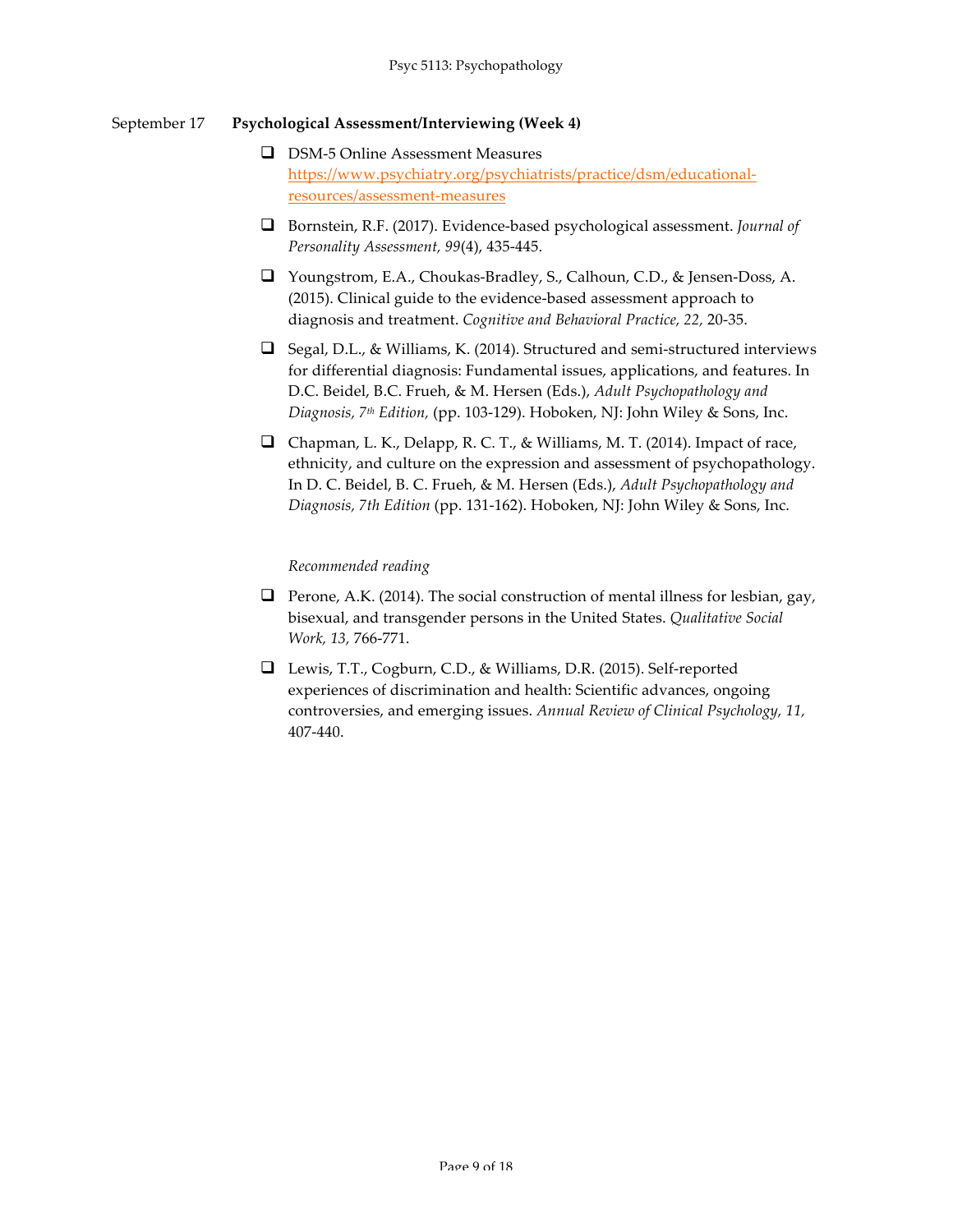## September 24 **Depressive Disorders Course (Week 5)**

- q **Quiz # 1: Major Depressive Episode**
- **D** DSM (pp. 123-188)
- □ Kessler, R.C., Merikangas, K.R., & Wang, P.S. (2007). Prevalence, comborbidity, and service utilization for mood disorders in the US at the beginning of the twenty-first century. *Annual Review of Clinical Psychology, 3,*  137-158.
- q Hammen, C. (2005). Stress and depression. *Annual Review of Clinical Psychology, 1,* 293-319.
- □ Saveanu, R.V., & Nemberoff, C.B. (2012). Etiology of depression: Genetic and environmental factors. *Psychiatric Clinics of North America, 35,* 51-71.
- $\Box$  Nolen-Hoeksema, S. (2012). Emotion regulation and psychopathology: The role of gender. *Annual Review of Clinical Psychology, 8,* 161-187.
- □ Basso, M., Combs, D., Purdie, R., Candilis, P., & Bornstein, D. (2013). Neuropsychological correlates of symptom dimensions in inpatients with MDD. *Journal of Personality Assessment, 99,* 435-445.

- **Q** Klein, D. N., Shankman, S. A., & McFarland, B. R. (2006). Classification of mood disorders. In D. J. Stein, D. J. Kupfer, & A. F. Schatzberg (Eds.), *The American Psychiatric Publishing Textbook of Mood Disorders* (pp. 17-32). Washington, DC: American Psychiatric Publishing, Inc.
- **Q** Russo, S.J. & Nestler, E.J. (2013). The brain reward circuitry in mood disorders. *Nature Reviews: Neuroscience, 14,* 609-625.
- □ Moffitt, T.E., Harrington, H., Caspi, A., Kim-Cohen, J., Goldberg, D., Gregory, A.M., & Poulton, R. (2007). Depression and Generalized Anxiety Disorder: Cumulative and sequential comorbidity in a birth cohort followed prospectively to age 32 years. *Archives of General Psychiatry, 64*, 651-660
- **Q** Hammen, C., & Garber, J. (2001). Vulnerability to depression across the lifespan. In R.E. Ingram, & J.M. Price (Eds.). *Vulnerability to psychopathology: Risk across the lifespan* (pp. 258-267). NY: Guilford Press.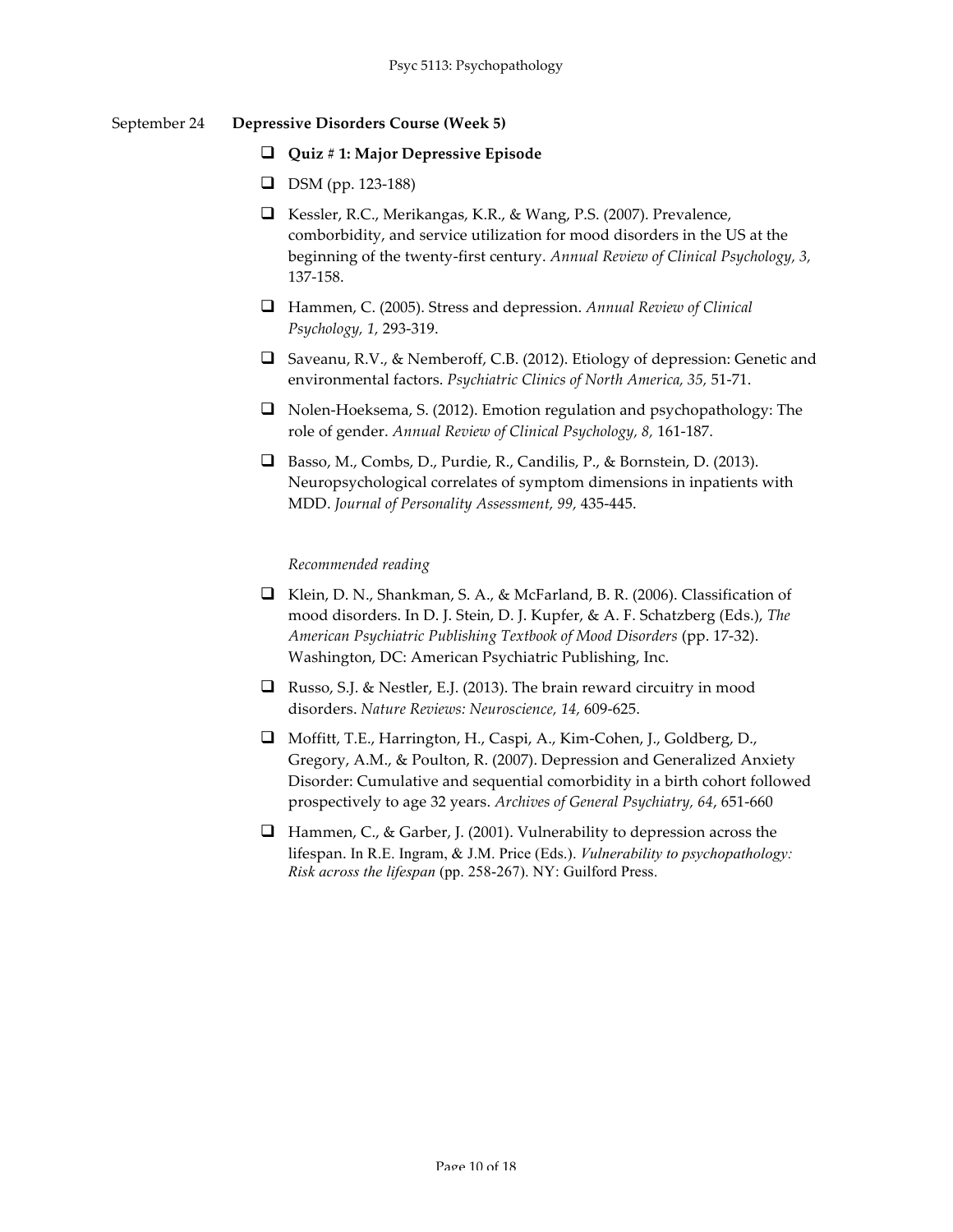## October 1 **Bipolar and Related Disorders (Week 6)**

## q **Quiz # 2: Manic Episode**

- **D** DSM (pp. 123-188)
- q Fountoulakis, K.N. (2015). *Bipolar Disorder: An evidence-based guide to manic depression.* Berlin Heidelberg: Springer. Chapter 2: Clinical description; Chapter 3: Long-term course.
- Q Cuellar, A.K., Johnson, S.L., & Winters, R. (2005). Distinctions between bipolar and unipolar depression. *Clinical Psychology Review, 25*, 307-339.
- $\Box$  Hunt, G.E., Malhi, G.S., Cleary, M., Lai, H.M.X., & Sitharthan, T. (2016). Prevalence of comorbid bipolar and substance use disorders in clinical settings, 1990-2015: Systematic review and meta-analysis. *Journal of Affective Disorders, 206,* 331-349.
- $\Box$  Liu, R.T. (2017). Characterizing the course of non-suicidal self-injury: A cognitive neuroscience perspective. *Neuroscience and Biobehavioral Reviews, 80,*  159-165.
- Gonda et al. (2012). Suicidal behavior in bipolar disorder: Epidemiology, characteristics and major risk factors. *Journal of Affective Disorders, 143,* 16-26.

- $\Box$  Taylor et al. (2018). A meta-analysis of the prevalence of different functions of non-suicidal self-injury. *Journal of Affective Disorders, 227,* 759-769.
- □ Maletic, V., & Raison, C. (2014). Integrated neurobiology of bipolar disorder. *Frontiers in Psychiatry, 5,* 1-24.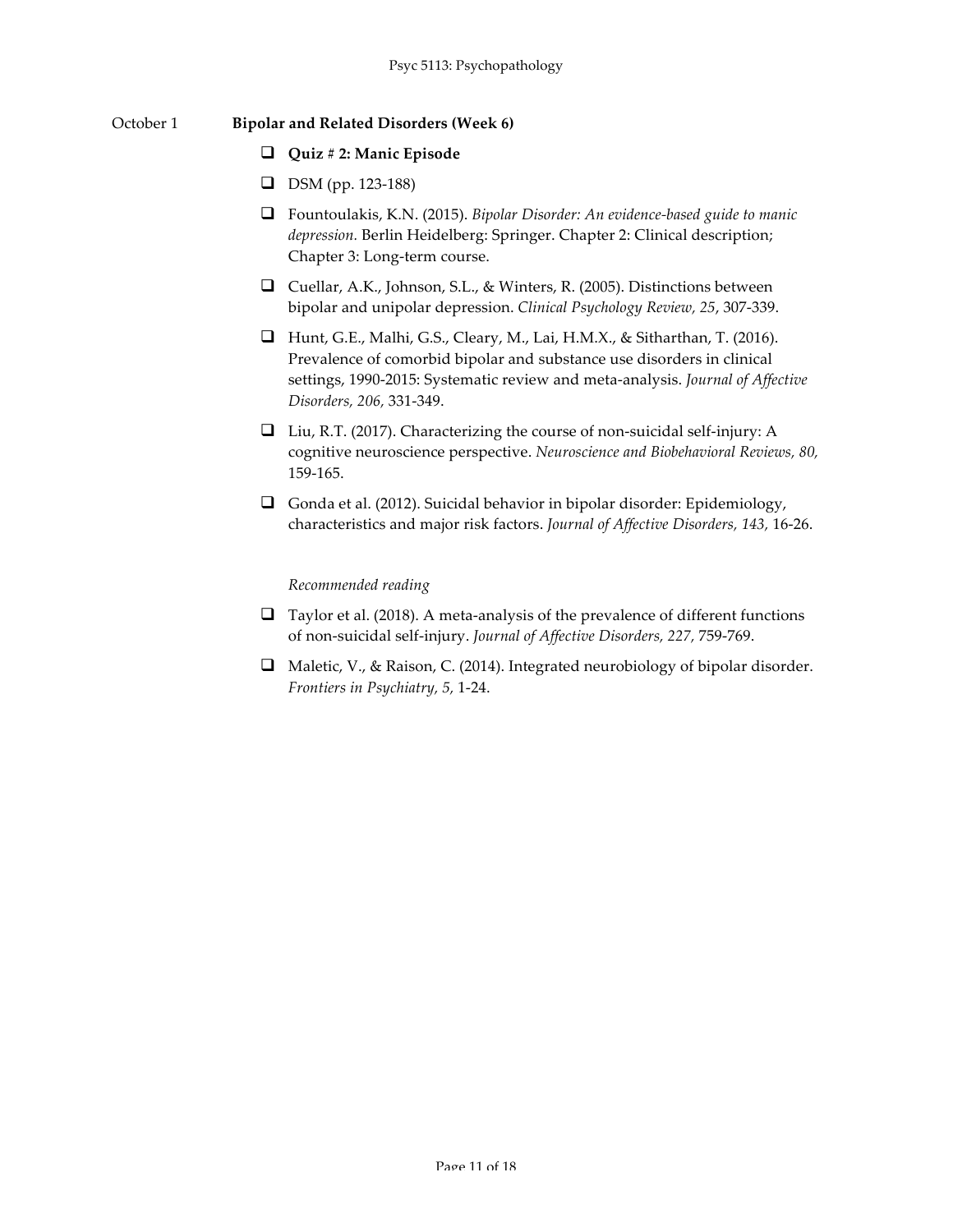#### October 8 **Anxiety Disorders – Mid-term Handed out. (Week 7)**

#### q **Quiz # 4: Panic Disorder**

- **D** DSM (pp. 189-290)
- $\Box$  Britton et al. (2011). Development of anxiety: The role of threat appraisal and fear learning. *Depression and Anxiety, 28,* 5-17.
- G Starr, L.R., & Davila, J. (2012). Responding to anxiety with rumination and hopelessness: Mechanism of anxiety-depression symptom co-occurrence? *Cognitive Therapy Research, 36,* 321-337.
- $\Box$  Watson, D. (2005). Rethinking the mood and anxiety disorders: A quantitative hierarchical model for DSM-V. *Journal of Abnormal Psychology, 114,* 522-536.
- $\Box$  Barlow, D.H. (2002). The nature of anxious apprehension. In D.H. Barlow, *Anxiety and its disorders: The nature and treatment of anxiety and panic* (pp. 64- 104). NY: Guilford Press.

- □ Craske, M. G., Rauch, S. L., Ursano, R., Prenoveau, J., Pine, D. S., & Zinbarg, R. E. (2009). What is an anxiety disorder? *Depression and Anxiety, 26,* 1066- 1085.
- G Kessler, R.C., et al. (2012). Twelve-month and lifetime prevalence and lifetime morbid risk of anxiety and mood disorders in the US. *International Journal of Methods in Psychiatric Research, 21,* 169-184.
- q Henig, R.M. (2009). Understanding the anxious mind. *The New York Times Magazine,* retrieved from https://www.nytimes.com/2009/10/04/magazine/04anxiety-t.html
- Gisler, J.M., & Koster, E.H.W. (2010). Mechanisms of attentional biases towards threat in anxiety disorders: An integrative review. *Clinical Psychology Review, 30,* 203-216.
- $\Box$  Boswell, J.F., et al. (2013). Intolerance of uncertainty: A common factor in the treatment of emotional disorders. *Journal of Clinical Psychology, 69,* 630-645.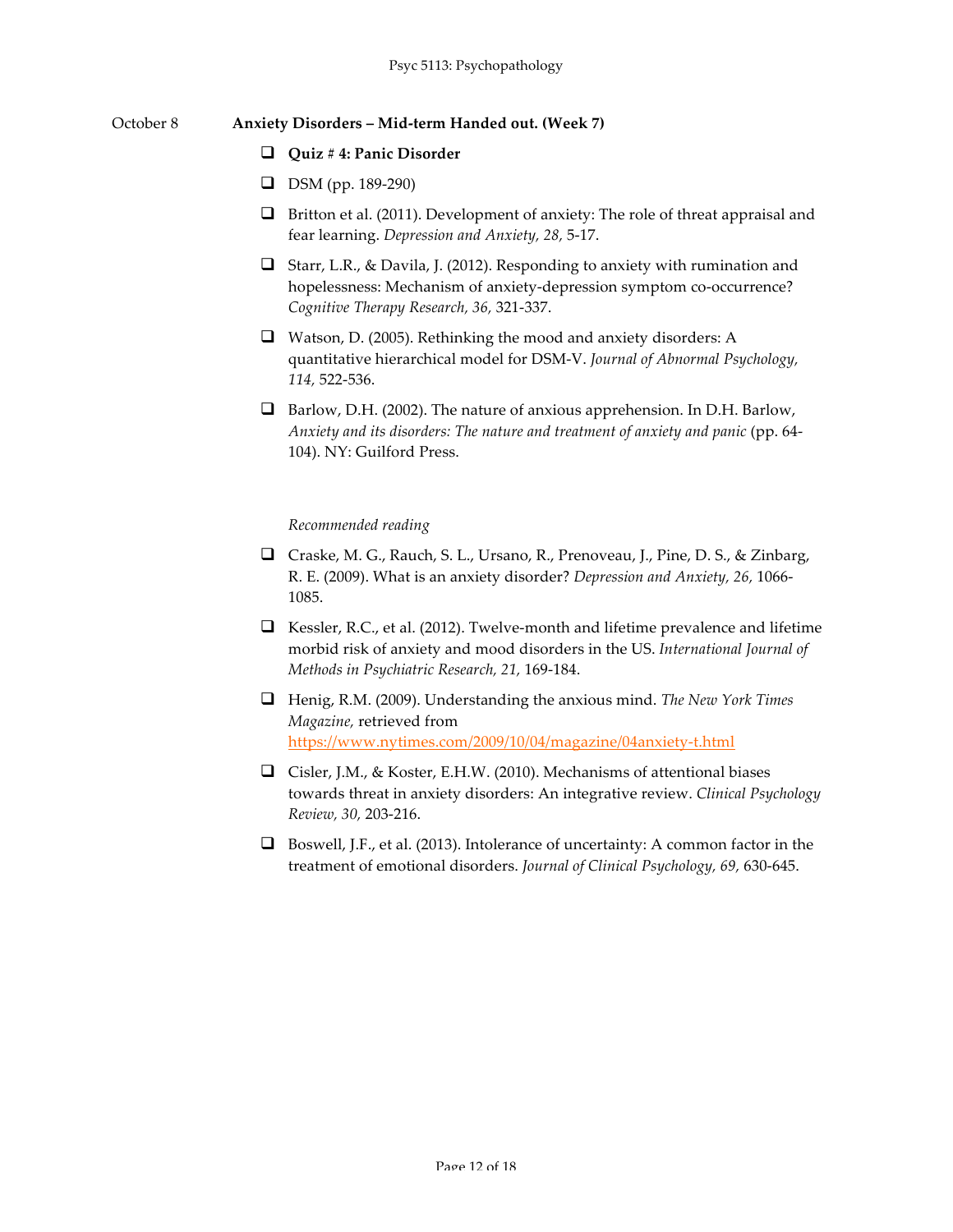#### October 15 **Trauma- and Stressor-Related Disorders; Mid-term Due (Week 8)**

#### q **Quiz # 3: Posttraumatic Stress Disorder**

- **D** DSM (pp. 189-290)
- $\Box$  Koffel, E., Polusny, M. A., Arbisi, P. A., & Erbes, C. R. (2012). A preliminary investigation of the new and revised symptoms of posttraumatic stress disorder in DSM-5. *Depression and Anxiety, 29,* 731-738.
- $\Box$  Palic, S. et al. (2016). Evidence of complex posttraumatic stress disorder (CPTSD) across populations with prolonged trauma of varying interpersonal intensity and ages of exposure. *Psychiatry Research, 246,* 692-699.
- $\Box$  Liberzon, I., & Abelson, J.L. (2016). Context processing and the neurobiology of Post-Traumatic Stress Disorder. *Neuron, 92,* 14-30.
- Grekin, R., & O'Hara, M.W. (2014). Prevalence and risk factors of postpartum post-traumatic stress disorder: A meta-analysis. *Clinical Psychology Review, 34,*  389-401.
- □ Armour, C., Karstoft, K.-I., & Richardson, J.D. (2014). The co-occurrence of PTSD and dissociation: differentiating severe PTSD from dissociative-PTSD. *Social Psychiatry and Psychiatric Epidemiology, 49,* 1297-1306.

- G Scioli-Salter, E., et al. (2015). The shared neuroanatomy and neurobiology of comorbid chronic pain and PTSD: Therapeutic implications. *The Clinical Journal of Pain, 31,* 363-374.
- $\Box$  Brewin, C.R., et al. (2015). A review of the current evidence regarding the ICD-11 proposals for diagnosing PTSD and complex PTSD. *Clinical Psychology Review, 58,* 1-15.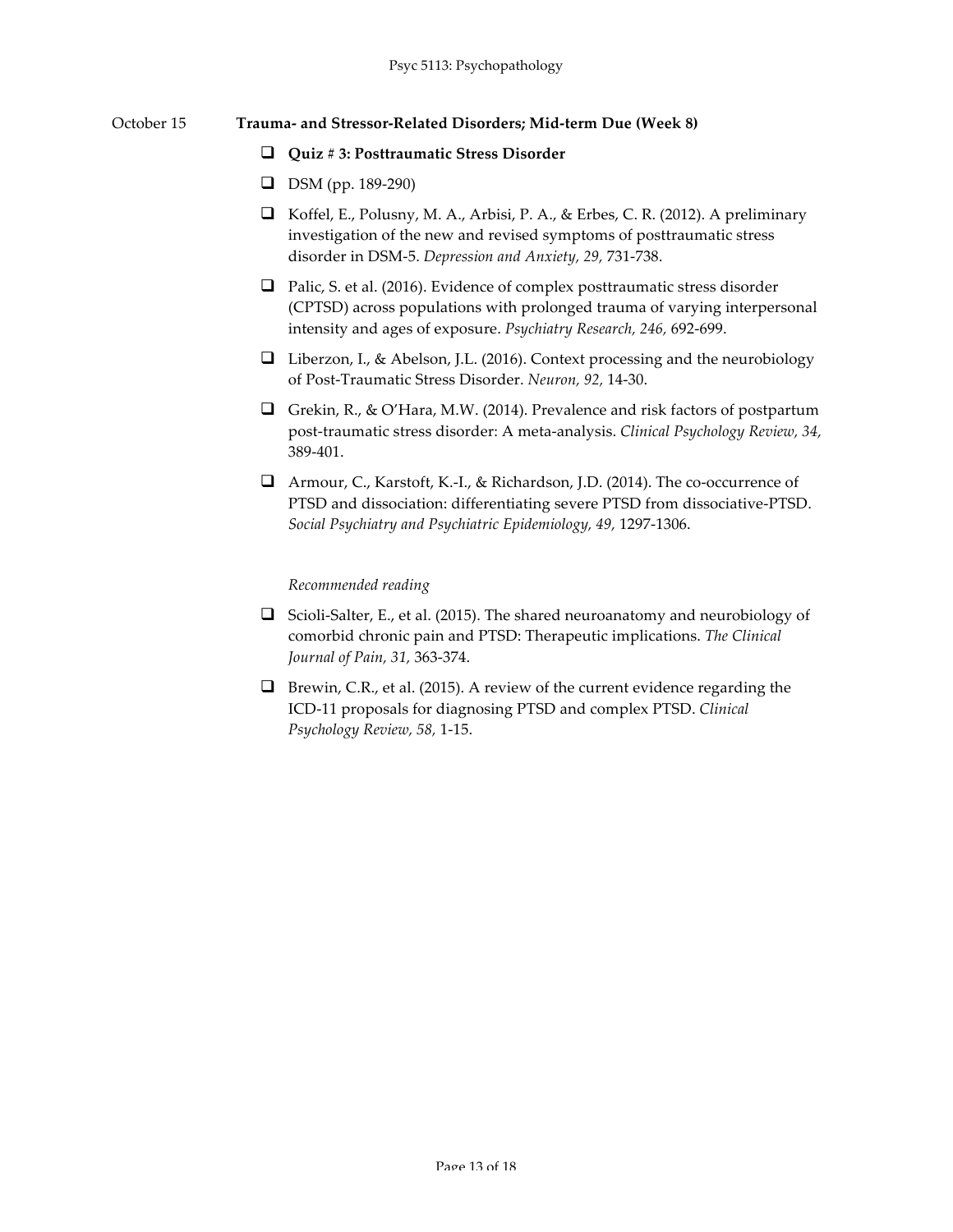## October 22 **Obsessive-Compulsive and Related Disorders (Week 9)**

- $\Box$  DSM (pp. 31-86; 461-480)
- $\Box$  Simpson, H.B, & Janardhan Reddy, Y.C. (2014). Obsessive-compulsive disorder for ICD-11: proposed changes to the diagnostic guidelines and specifiers. *Revista Brasileira de Psiquiatria, 36,* 3-13.
- $\Box$  Sharma, V., & Sommerdyk, C. (2015). Obsessive–compulsive disorder in the postpartum period: diagnosis, differential diagnosis and management. *Women's Health, 11,* 543-552.
- □ Pauls, D.L., Abramovitch, A. Rauch, S.L., & Geller, D. (2014). Obsessive– compulsive disorder: An integrative genetic and neurobiological perspective. *Nature Reviews: Neuroscience, 15,* 410-424.
- $\Box$  Angelakis, I., Gooding, P., Tarrier, N., & Panagioti, M. (2015). Suicidality in obsessive compulsive disorder: A systematic review and meta-analysis. *Clinical Psychology Review, 39,* 1-15.
- $\Box$  Fang, A., & Wilhelm, S. (2015). Clinical features, cognitive biases, and treatment of body dysmorphic disorder. *Annual Review of Clinical Psychology, 11,* 187-212.

- $\Box$  Shavitt, R.G., et al. (2014). Phenomenology of OCD: Lessons from a large multicenter study and implications for ICD-11. *Journal of Psychiatric Research, 57,* 141-148.
- $\Box$  Leckman, J.F. et al. (2010). Obsessive-compulsive disorder: A review of the diagnostic criteria and possible subtypes and dimensional specifiers for DSM-5. *Depression and Anxiety, 27,* 507-527.
- Grant, J.E., & Stein, D.J. (2014). Body-focused repetitive behavior disorders in ICD-11. *Revista Brasileira de Psiquiatria, 36,* S59-S64.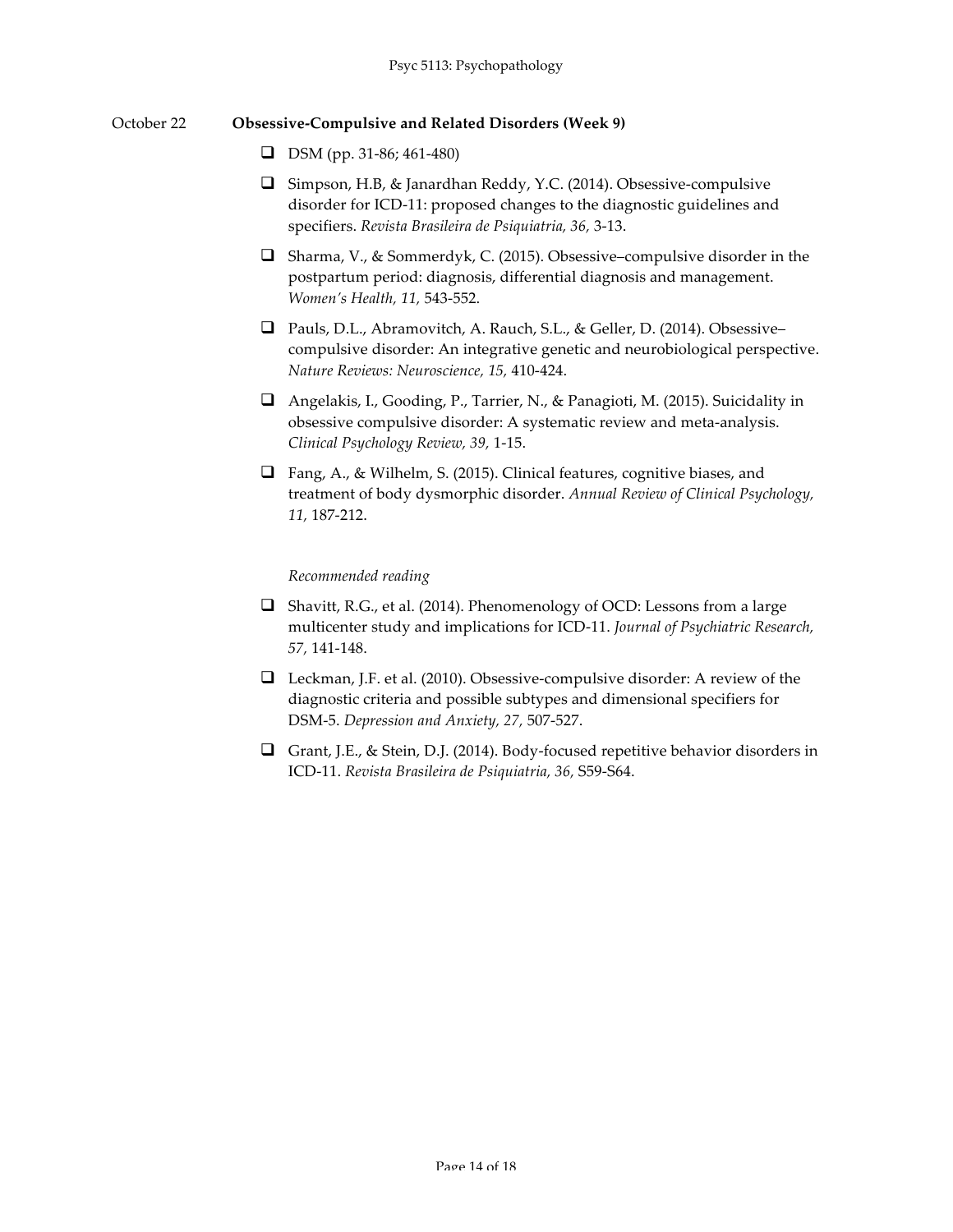# October 29 **Neurodevelopmental Disorders; Schizophrenia Spectrum and Other Psychotic Disorders (Week 10)**

#### q **Quiz # 5: Attention-Deficit/Hyperactivity Disorder**

- **D** DSM (pp. 87-122)
- $\Box$  Barkley, R. A. (2015). Executive functioning and self-regulation viewed as an extended phenotype: Implications of the theory for ADHD and its treatment. In R. A. Barkley (Ed.), Attention-deficit hyperactivity disorder: A handbook for diagnosis and treatment. (pp. 405-434). New York, NY, US: Guilford Press.
- $\Box$  Barbaresi, W.J. et al. (2013). Mortality, ADHD, and psychosocial adversity in adults with childhood ADHD: A Prospective Study. *Pediatrics, 131,* 1-8.
- $\Box$  Chisholm, K., Lin, A., Abu-Akel, A., & Wood, S.J. (2015). The association between autism and schizophrenia spectrum disorders: A review of eight alternate models. *Neuroscience and Biobehavioral Reviews, 55,* 173-183.
- □ Cannon, T.D., Cadenhead, K., Cornblatt, B., Woods, S.W., Addington, J., Walker, E., et al. (2008). Prediction of psychosis in youth: A multisite longitudinal study in North America. *Archives of General Psychiatry, 65*, 28-37.
- $\Box$  Heckers S., et al. (2013). Structure of the psychotic disorders classification in DSM-5. *Schizophrenia Research, 150,* 11-14.
- **Q** Jones, I., Chandra, P.S., Dazzan, P., & Howard, L.M. (2014). Bipolar disorder, affective psychosis, & schizophrenia in pregnancy and the post-partum period. *The Lancet, 384,* 1789-1799.

- **Q** Johns, L.C., & van Os, J. (2001). The continuity of psychotic experiences in the general population. *Clinical Psychology Review, 21,* 1125-1141.
- **Q** Nekovarova, T., Fajnerova, I., Horacek, J., & Spaniel, F. (2014). Bridging disparate symptoms of schizophrenia: A triple network dysfunction theory. *Frontiers in Behavioral Neuroscience, 8,* 1-10.
- $\Box$  Oberman, L. M., Hubbard, E. M., McCleery, J. P., Altschuler, E. L., Ramachandran, V. S., & Pineda, J. A. (2005). EEG evidence for mirror neuron dysfunction in autism spectrum disorders. *Cognitive Brain Research, 24,* 190- 198.
- q Meehl, P.E. (1962). Schizotaxia, schizotypy, schizophrenia. *American Psychologist, XX,* 827-838.
- $\Box$  Moffitt et al. (2015). Is adult ADHD a childhood-onset neurodevelopmental disorder? Evidence from a four-decade longitudinal cohort study. *American Journal of Psychiatry, 172,* 967-977.
- q Kwapil, T.R., & Barrantes-Vidal, N. (2015). Schizotypy: Looking back and moving forward. *Schizophrenia Bulletin, 41,* S366-S373.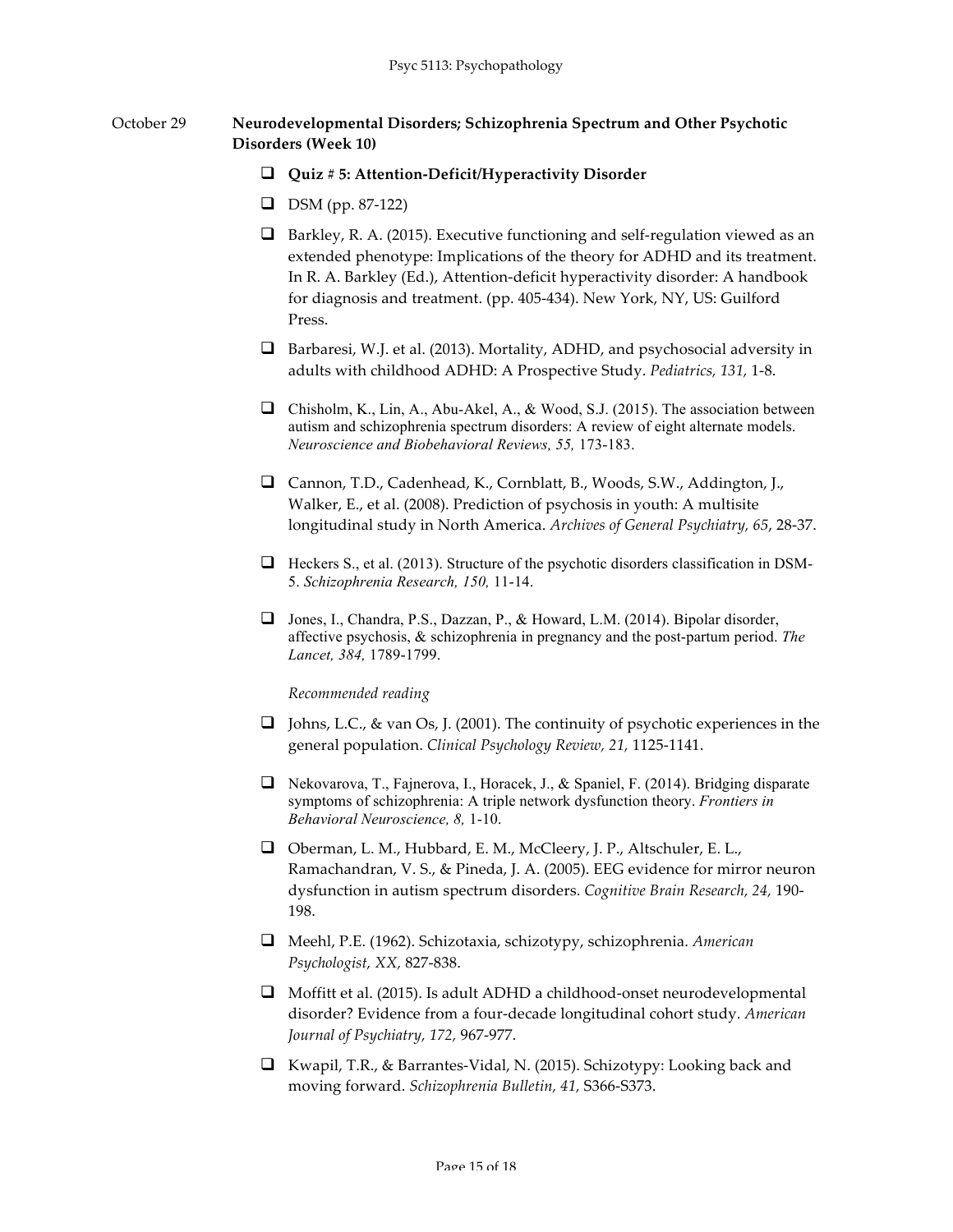#### November 5 **Eating Disorders, Sexual Disorders, Sleep (Week 11)**

#### q **Quiz # 6: Schizophrenia (primary criteria only, no subtypes)**

- $\Box$  DSM (pp. 329-354; 423-459; 685-705)
- G Stice, E., Gau, J.M., Rohde, P., & Shaw, H. (2017). Risk factors that predict future onset of each DSM-5 eating disorder: Predictive specificity in high-risk adolescent females. *Journal of Abnormal Psychology, 126,* 38-51.
- $\Box$  Brockmeyer, T., et al. (2014). Difficulties in emotion regulation across the spectrum of eating disorders. *Comprehensive Psychiatry, 55,* 565-571.
- q Kaye, W.H., Wierenga, C.E., Bailer, U.F., Simmons, A.N., & Bischoff-Grethe, A. (2013). Nothing tastes as good as skinny feels: The neurobiology of anorexia nervosa. *Trends in Neuroscience, 36,* 110-120.
- q Hinderliter, A. (2015). Sexual dysfunctions and asexuality in DSM-5. *The DSM-5 in Perspective* (pp. 125-139). Springer: Netherlands.
- q Buysse, D.J. (2014). Sleep health. Can we define it? Does it matter? *SLEEP, 37,*  9-17.

- □ Mancuso, S.G., Newton, J.R., Bosanac, P., Rossell, S.L., Nesci, J.B., & Castle, D.J. (2015). Classification of eating disorders: Comparison of relative prevalence rates using DSM-IV and DSM-5 criteria. *British Journal of Psychiatry, 206,* 519-520.
- $\Box$  Fairholme, C.P., et al. (2013). Sleep disturbance and emotion dysregulation as transdiagnostic processes in a comorbid sample. *Behavioral Research and Therapy, 51,* 540-546.
- $\Box$  Reynolds, C.F., O'Hara, R. (2013). DSM-5 Sleep-wake disorders classification: Overview for use in clinical practice. *The American Journal of Psychiatry, 170,*  1099-1101.
- □ Machado, P.P.P., Gonçalves, S., & Hoek, H.W. (2013). DSM-5 reduces the proportion of EDNOS Cases: Evidence from community samples. *International Journal of Eating Disorders, 46,* 60-65.
- □ Flament, M.F., Henderson, K., Buchholz, A., Obeid, N., Nguyen, H.N.T., Birmingham, M., & Goldfield, G. (2015). Weight status and DSM-5 diagnoses of eating disorders in adolescents from the community. *Journal of the American Academy of Child and Adolescent Psychiatry, 54,* 403-411.
- $\Box$  Keel, P.K., & Klump, K.L. (2003). Are eating disorders culture-bound syndromes? Implications for conceptualizing their etiology. *Psychological Bulletin, 129*, 747-769.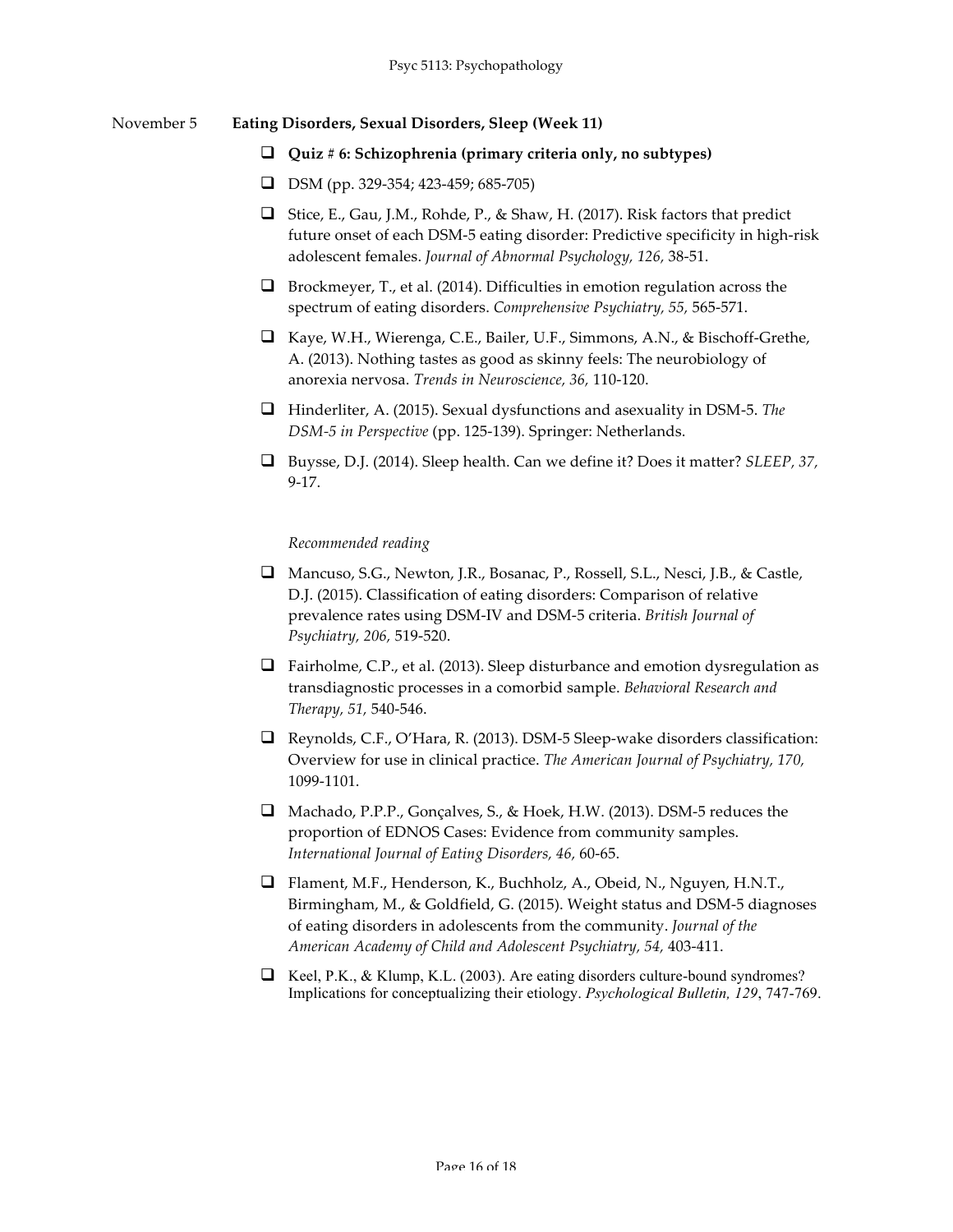# November 12 **Substance Use Disorders (Week 12)**

#### q **Quiz # 7: Alcohol Use Disorder**

- **D** DSM (pp. 481-589)
- □ Martin, C.S., Langenbucher, J.W., Chung, T., & Sher, K.J. (2014). Truth or consequences in the diagnosis of substance use disorders. *Addiction, 109,*  1773-1778.
- $\Box$  Brady, K. T., & Sinha, R. (2005). Co-occurring mental and substance use disorders: The neurobiological effects of chronic stress. *American Journal of Psychiatry, 162,* 1483-1493.
- $\Box$  Hasin, D.S., et al. (2013). DSM-5 criteria for substance use disorders: Recommendations and rational. *American Journal of Psychiatry, 170,* 834-851.
- q Forray, A., & Foster, D. (2015). Substance use in the perinatal period. *Current Psychiatry Reports, 17,* 1-11.
- □ Carrigan, M.H., & Randall, C.L. (2003). Self-medication in social phobia: A review of the alcohol literature. *Addictive Behaviors, 28,* 269-284.

- q Pace, C.A., & Samet, J.H. (2016). In the clinic: Substance use disorders. *Annals of Internal Medicine, CME.*
- □ van Boekel, L.C., Brouwers, E.P.M., van Weeghel, J., & Garretsen, H.F.L. (2013). Stigma among health professionals towards patients with substance abuse disorders and its consequences for healthcare delivery: Systemic Review. *Drug and Alcohol Dependence, 131,* 23-35.
- $\Box$  Saint Louis, C. (2017) A tide of opioid-dependent newborns forces doctors to rethink treatment. *The New York Times: Health.* Retrieved from: https://www.nytimes.com/2017/07/13/health/opioid-addiction-babies.html